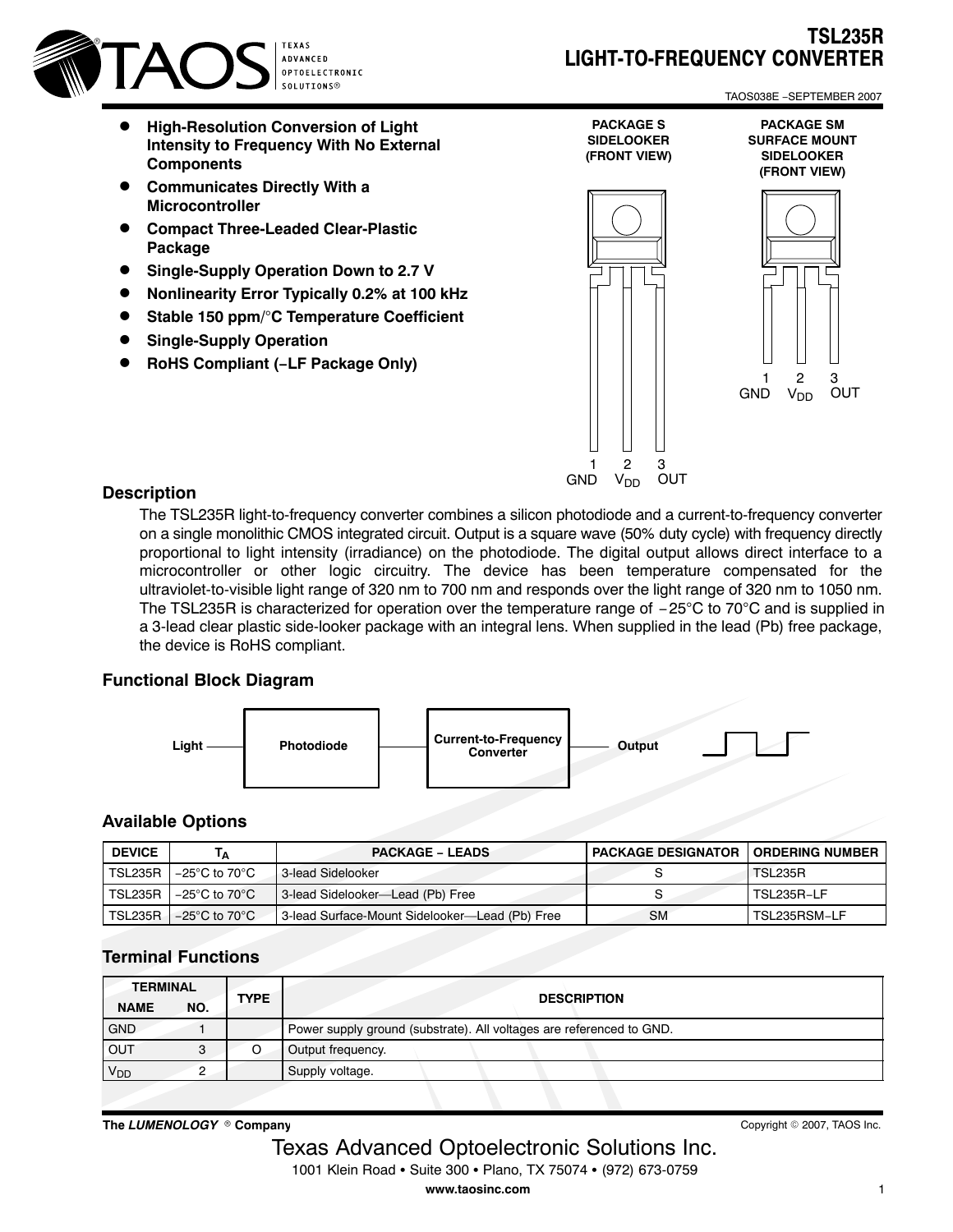TAOS038E −SEPTEMBER 2007

## **Absolute Maximum Ratings over operating free-air temperature range (unless otherwise noted)†**

| Reflow solder, in accordance with J-STD-020C or J-STD-020D (SM Package)  260°C |  |
|--------------------------------------------------------------------------------|--|

† Stresses beyond those listed under "absolute maximum ratings" may cause permanent damage to the device. These are stress ratings only, and functional operation of the device at these or any other conditions beyond those indicated under "recommended operating conditions" is not implied. Exposure to absolute-maximum-rated conditions for extended periods may affect device reliability.

NOTE 1: All voltage values are with respect to GND.

## **Recommended Operating Conditions**

|                                             | <b>MIN</b> | <b>NOM</b> | <b>MAX</b> | UNIT   |
|---------------------------------------------|------------|------------|------------|--------|
| Supply voltage,<br>VDD                      |            |            | 5.5        |        |
| Operating tree-air temperature range, $T_A$ | $-25$      |            | 70         | $\sim$ |

## Electrical Characteristics at  $V_{DD}$  = 5 V,  $T_A$  = 25°C (unless otherwise noted)

|                  | <b>PARAMETER</b>                            | <b>TEST CONDITIONS</b>      | MIN | TYP  | <b>MAX</b> | <b>UNIT</b> |
|------------------|---------------------------------------------|-----------------------------|-----|------|------------|-------------|
| Ѵон              | High-level output voltage                   | $I_{OH} = -4$ mA            |     | 4.5  |            |             |
| $V_{OL}$         | Low-level output voltage                    | $I_{\Omega} = 4 \text{ mA}$ |     | 0.25 | 0.4        |             |
| l <sub>DD</sub>  | Supply current                              |                             |     |      | з          | mA          |
|                  | Full-scale frequency <sup>#</sup>           |                             | 500 |      |            | kHz         |
|                  | Temperature coefficient of output frequency | Wavelength < 700nm          |     | ±150 |            | ppm/°C      |
| k <sub>SVS</sub> | Supply-voltage sensitivity                  | $V_{DD} = 5 V \pm 10\%$     |     | ±0.5 |            | % / V       |

‡ Full-scale frequency is the maximum operating frequency of the device without saturation.

# **Operating Characteristics at**  $V_{DD} = 5 V$ **,**  $T_A = 25^\circ C$

| <b>PARAMETER</b>                       | <b>TEST CONDITIONS</b>                           | <b>MIN</b> | TYP                                        | <b>MAX</b> | <b>UNIT</b> |
|----------------------------------------|--------------------------------------------------|------------|--------------------------------------------|------------|-------------|
| Output frequency                       | $E_e = 430 \mu W/cm^2$ , λ <sub>p</sub> = 635 nm | 200        | 250                                        | 300        | kHz         |
|                                        | $E_e = 0 \mu W/cm^2$                             |            | 0.4                                        | 10         | Hz          |
|                                        | $f_{\rm O}$ = 0 kHz to 10 kHz                    |            | ±0.1%                                      |            | %F.S.       |
| Nonlinearity <sup>§</sup>              | $f_{\Omega}$ = 0 kHz to 100 kHz                  |            | ±0.2%                                      |            | %F.S.       |
| Step response to full-scale step input |                                                  |            | I pulse of new<br>frequency plus $1 \mu s$ |            |             |

‡ Full-scale frequency is the maximum operating frequency of the device without saturation.

 $§$  Nonlinearity is defined as the deviation of  $f<sub>O</sub>$  from a straight line between zero and full scale, expressed as a percent of full scale.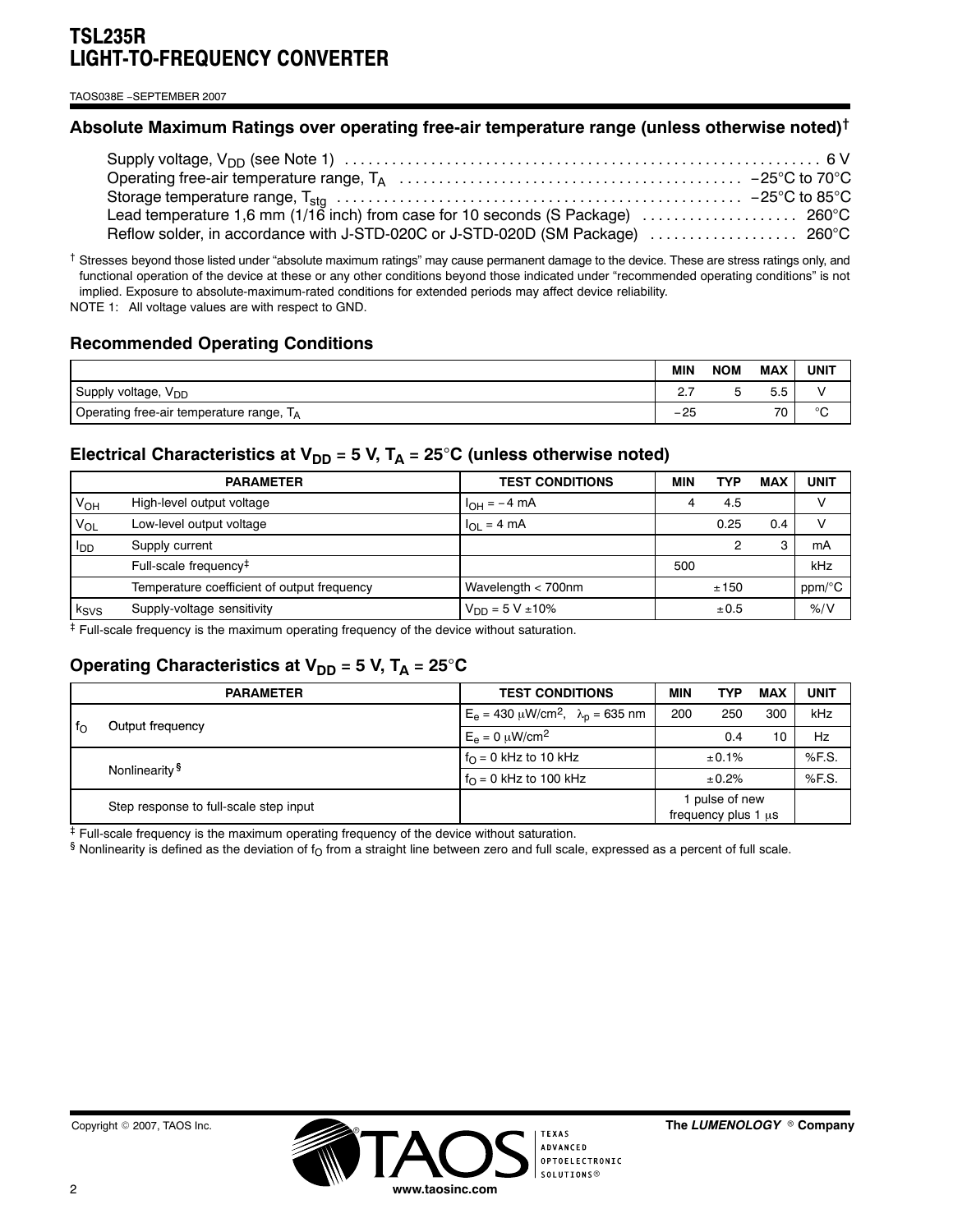TAOS038E −SEPTEMBER 2007

## **TYPICAL CHARACTERISTICS**





 $^{\circ}$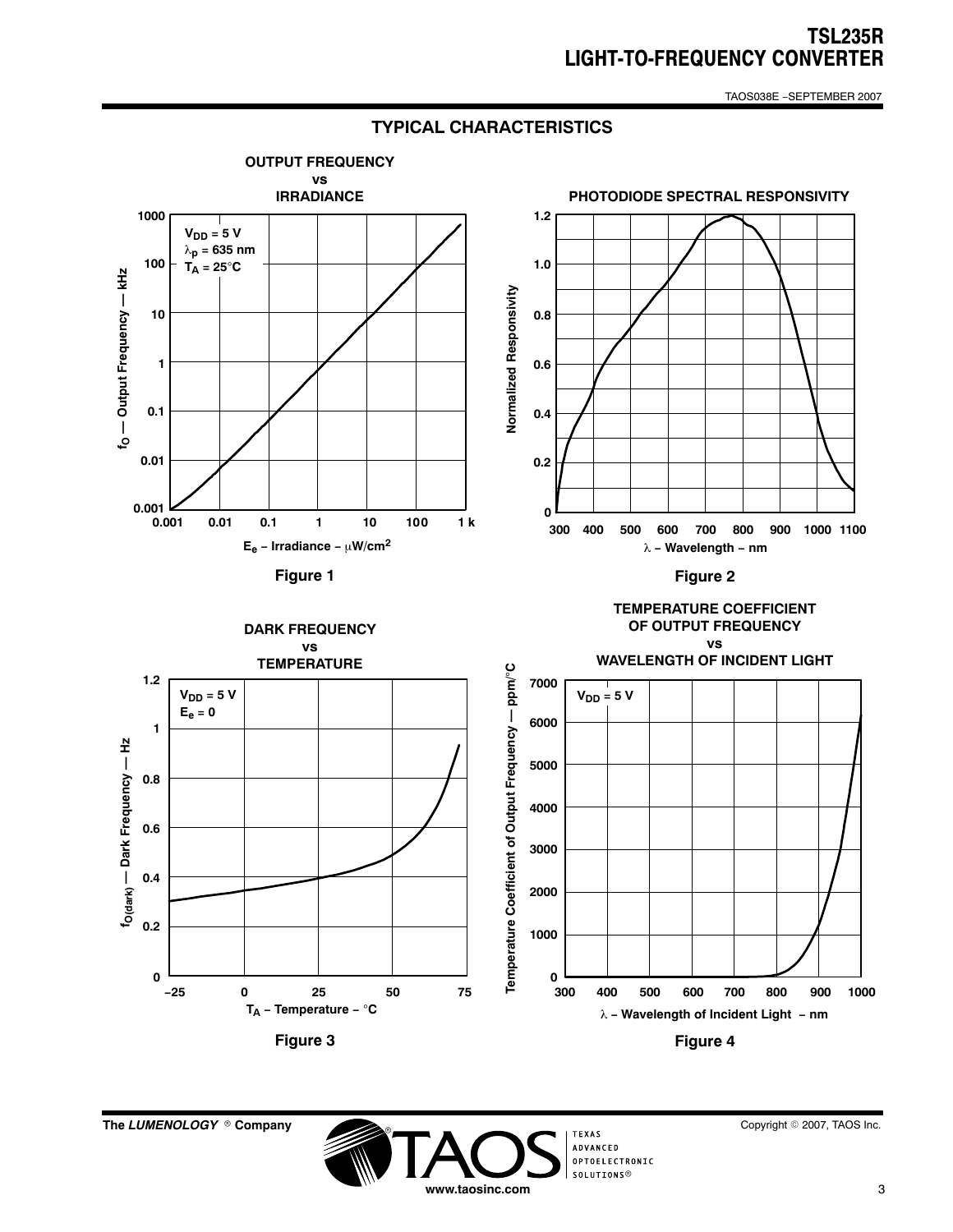TAOS038E −SEPTEMBER 2007



**TYPICAL CHARACTERISTICS**

**Figure 5**



 $^{\circ}$ 

The LUMENOLOGY <sup>®</sup> Company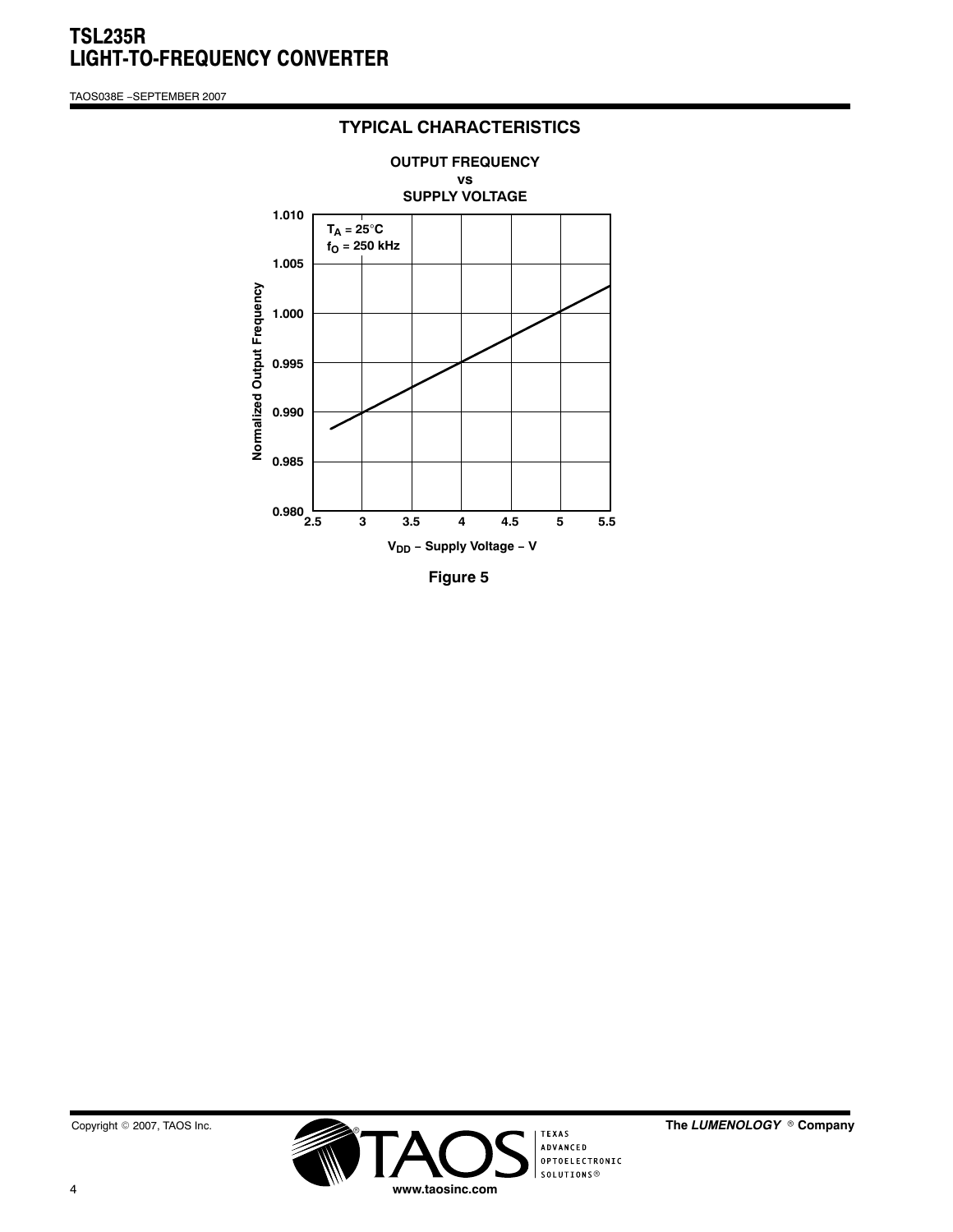TAOS038E −SEPTEMBER 2007

## **APPLICATION INFORMATION**

#### **Power-supply considerations**

Power-supply lines must be decoupled by a  $0.01-\mu$ F to  $0.1-\mu$ F capacitor with short leads placed close to the TSL235R (Figure 6).

#### **Output interface**

The output of the device is designed to drive a standard TTL or CMOS logic input over short distances. If lines greater than 12 inches are used on the output, a buffer or line driver is recommended.

#### **Measuring the frequency**

The choice of interface and measurement technique depends on the desired resolution and data-acquisition rate. For maximum data-acquisition rate, period-measurement techniques are used.

Period measurement requires the use of a fast reference clock with available resolution directly related to reference-clock rate. The technique is employed to measure rapidly varying light levels or to make a fast measurement of a constant light source.

Maximum resolution and accuracy may be obtained using frequency-measurement, pulse-accumulation, or integration techniques. Frequency measurements provide the added benefit of averaging out random- or high-frequency variations (jitter) resulting from noise in the light signal. Resolution is limited mainly by available counter registers and allowable measurement time. Frequency measurement is well suited for slowly varying or constant light levels and for reading average light levels over short periods of time. Integration, the accumulation of pulses over a very long period of time, can be used to measure exposure — the amount of light present in an area over a given time period.



**Figure 6. Typical TSL235R Interface to a Microcontroller**

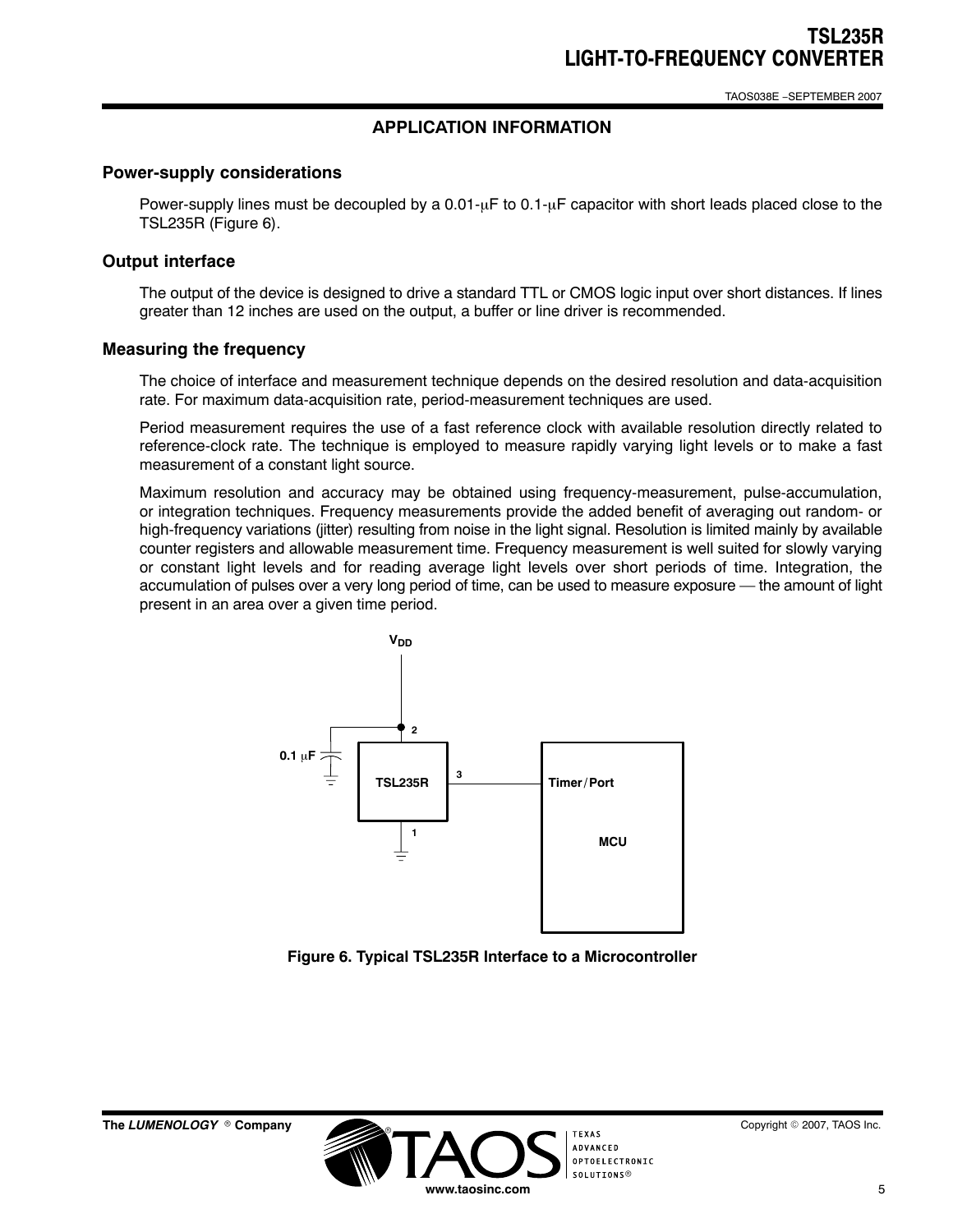TAOS038E −SEPTEMBER 2007

# **APPLICATION INFORMATION**

## **PCB Pad Layout**

Suggested PCB pad layout guidelines for the SM surface mount package are shown in Figure 7.



NOTES: A. All linear dimensions are in millimeters.

B. This drawing is subject to change without notice.

#### **Figure 7. Suggested SM Package PCB Layout**

 $^{\circ}$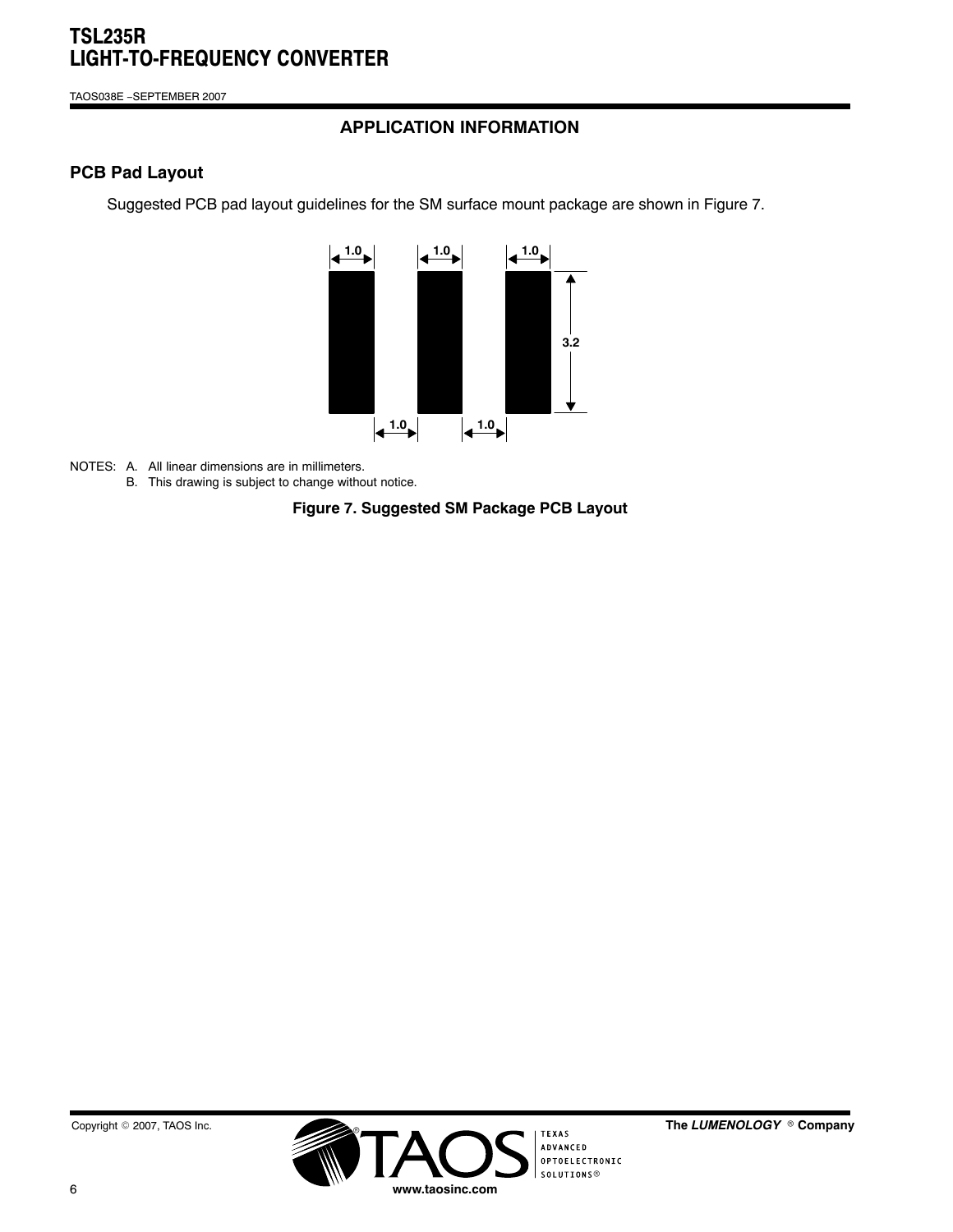TAOS038E −SEPTEMBER 2007

## **MECHANICAL DATA**

The device is supplied in a clear plastic three-lead through-hole sidelooker package (S).

#### **PACKAGE S PLASTIC SINGLE-IN-LINE SIDE-LOOKER PACKAGE**

### **TOP VIEW**



#### **FRONT VIEW SIDE VIEW**



- NOTES: A. All linear dimensions are in millimeters; tolerance is  $\pm$  0.25 mm unless otherwise stated.
	- B. Dimension is to center of lens arc, which is located below the package face.
	- C. The integrated photodiode active area is typically 0.92 mm<sup>2</sup> in size and is located in the center of the lens and 0.97 mm below the top of the lens surface.
	- D. Index of refraction of clear plastic is 1.55.
	- E. Lead finish for TSL235R: solder dipped, 63% Sn/37% Pb. Lead finish for TSL235R−LF: solder dipped, 100% Sn.
	- F. This drawing is subject to change without notice.

#### **Figure 8. Package S — Single-In-Line Side-Looker Package Configuration**



Copyright © 2007, TAOS Inc.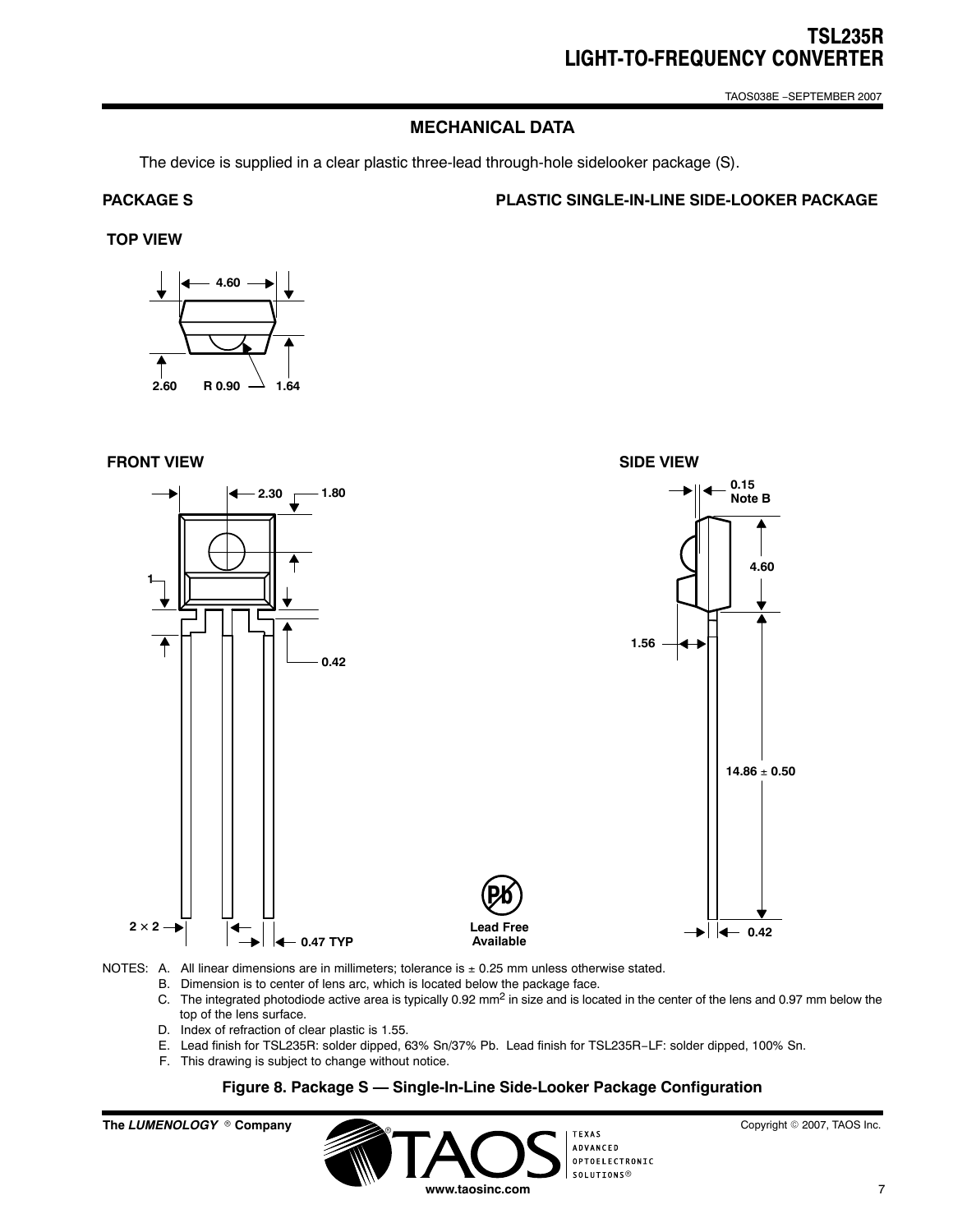TAOS038E −SEPTEMBER 2007

## **MECHANICAL DATA**

#### **PACKAGE SM PLASTIC SURFACE MOUNT SIDE-LOOKER PACKAGE**

**TOP VIEW**



#### **FRONT VIEW SIDE VIEW**



NOTES: A. All linear dimensions are in millimeters; tolerance is ± 0.25 mm unless otherwise stated.

- B. Dimension is to center of lens arc, which is located below the package face.
- C. The integrated photodiode active area is typically located in the center of the lens and 0.97 mm below the top of the lens surface.
- D. Index of refraction of clear plastic is 1.55.
- E. Lead finish for TSL235RSM−LF: solder dipped, 100% Sn.
- F. This drawing is subject to change without notice.

#### **Figure 9. Package SM — Surface Mount Side-Looker Package Configuration**



The LUMENOLOGY <sup>®</sup> Company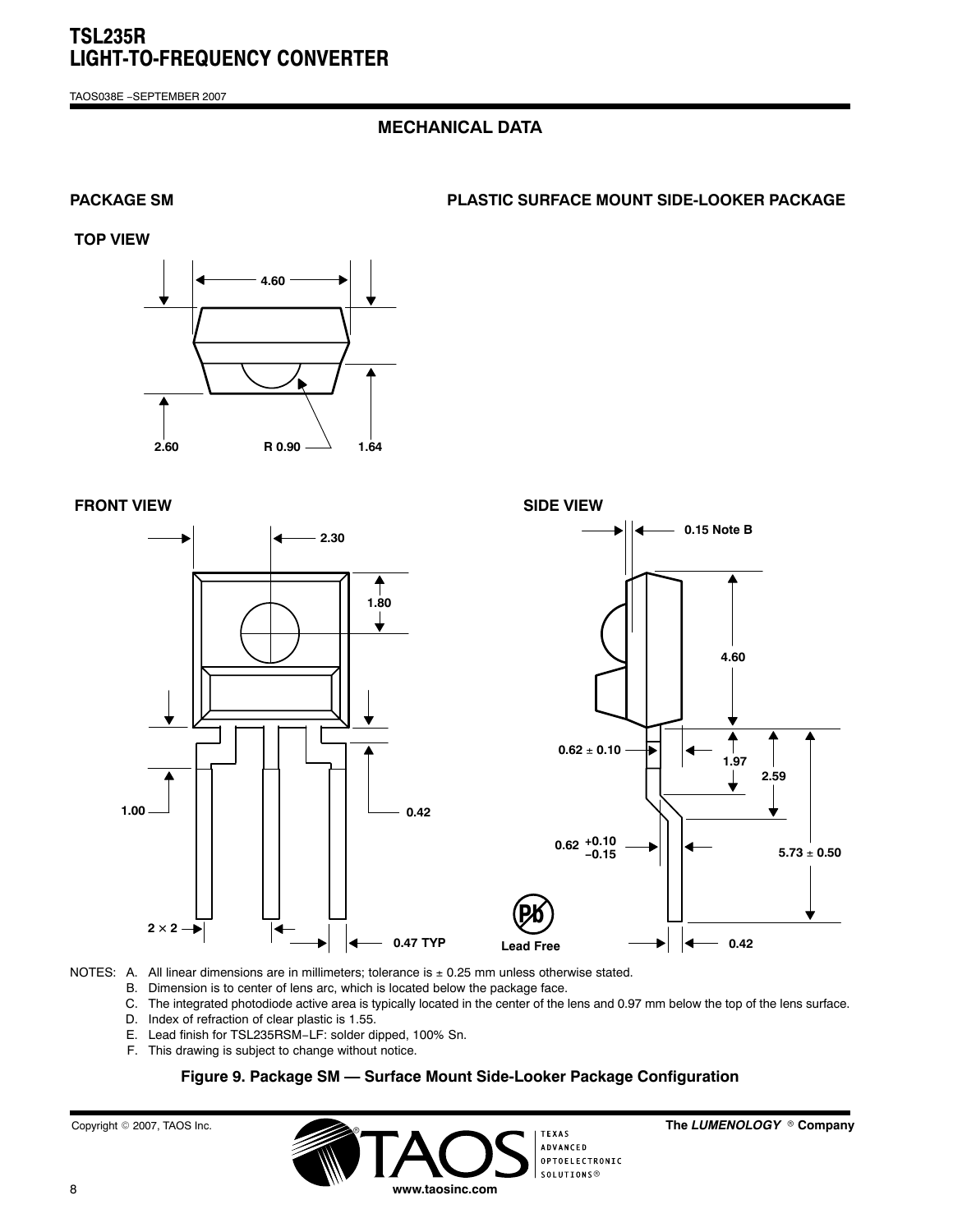**PRODUCTION DATA** — information in this document is current at publication date. Products conform to specifications in accordance with the terms of Texas Advanced Optoelectronic Solutions, Inc. standard warranty. Production processing does not necessarily include testing of all parameters.

# **LEAD-FREE (Pb-FREE) and GREEN STATEMENT**

**Pb-Free (RoHS)** TAOS' terms Lead-Free or Pb-Free mean semiconductor products that are compatible with the current RoHS requirements for all 6 substances, including the requirement that lead not exceed 0.1% by weight in homogeneous materials. Where designed to be soldered at high temperatures, TAOS Pb-Free products are suitable for use in specified lead-free processes.

**Green (RoHS & no Sb/Br)** TAOS defines Green to mean Pb-Free (RoHS compatible), and free of Bromine (Br) and Antimony (Sb) based flame retardants (Br or Sb do not exceed 0.1% by weight in homogeneous material).

**Important Information and Disclaimer** The information provided in this statement represents TAOS' knowledge and belief as of the date that it is provided. TAOS bases its knowledge and belief on information provided by third parties, and makes no representation or warranty as to the accuracy of such information. Efforts are underway to better integrate information from third parties. TAOS has taken and continues to take reasonable steps to provide representative and accurate information but may not have conducted destructive testing or chemical analysis on incoming materials and chemicals. TAOS and TAOS suppliers consider certain information to be proprietary, and thus CAS numbers and other limited information may not be available for release.

### **NOTICE**

Texas Advanced Optoelectronic Solutions, Inc. (TAOS) reserves the right to make changes to the products contained in this document to improve performance or for any other purpose, or to discontinue them without notice. Customers are advised to contact TAOS to obtain the latest product information before placing orders or designing TAOS products into systems.

TAOS assumes no responsibility for the use of any products or circuits described in this document or customer product design, conveys no license, either expressed or implied, under any patent or other right, and makes no representation that the circuits are free of patent infringement. TAOS further makes no claim as to the suitability of its products for any particular purpose, nor does TAOS assume any liability arising out of the use of any product or circuit, and specifically disclaims any and all liability, including without limitation consequential or incidental damages.

TEXAS ADVANCED OPTOELECTRONIC SOLUTIONS, INC. PRODUCTS ARE NOT DESIGNED OR INTENDED FOR USE IN CRITICAL APPLICATIONS IN WHICH THE FAILURE OR MALFUNCTION OF THE TAOS PRODUCT MAY RESULT IN PERSONAL INJURY OR DEATH. USE OF TAOS PRODUCTS IN LIFE SUPPORT SYSTEMS IS EXPRESSLY UNAUTHORIZED AND ANY SUCH USE BY A CUSTOMER IS COMPLETELY AT THE CUSTOMER'S RISK.

LUMENOLOGY, TAOS, the TAOS logo, and Texas Advanced Optoelectronic Solutions are registered trademarks of Texas Advanced Optoelectronic Solutions Incorporated.